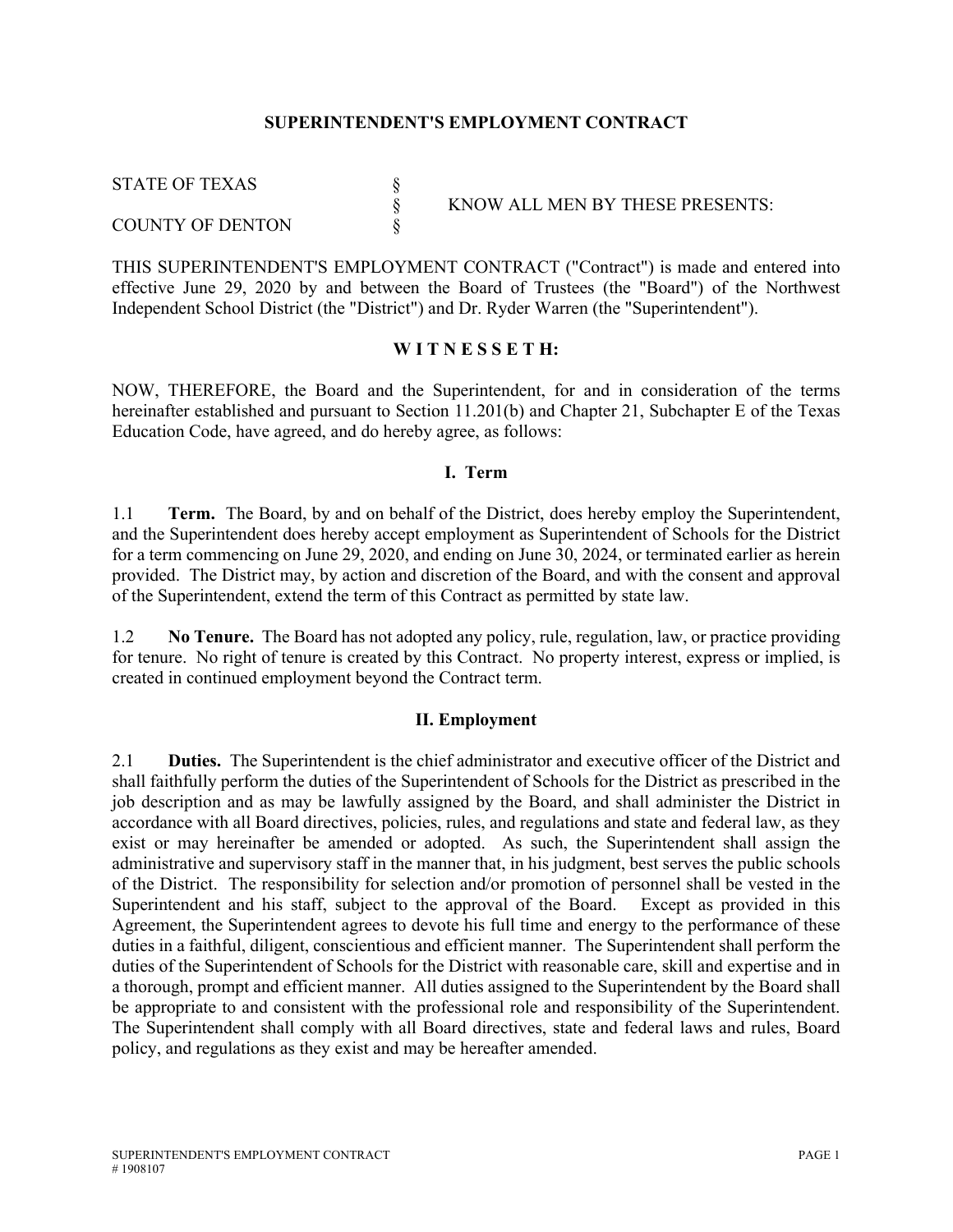2.2 **Representations.** The Superintendent makes the following representations:

 (a) **Beginning of Contract.** At the beginning of this Contract, and at any time during the Contract, the Superintendent specifically agrees to submit to a review of his national criminal history record information (NCHRI) if required by the District, TEA, or SBEC.

 (b) **During Contract.** The Superintendent also agrees that, during the term of this contract, the Superintendent will notify the Board, in writing of any arrest and of any indictment, conviction, no contest or guilty plea, deferred adjudication, or other adjudication of the Superintendent, other than routine traffic citations. The Superintendent agrees to provide such notification in writing within seven (7) calendar days of the event or any shorter period specified in Board Policy.

(c) **False Statements and Misrepresentations.** The Superintendent represents that any records or information provided in connection with his or her employment application are true and correct. Any false statements, misrepresentations, omissions of requested information, or fraud by the Superintendent in or concerning any required records or in the employment application may be grounds for termination or nonrenewal, as applicable.

2.3 **Professional Certification.** The Superintendent shall at all times during the term of this Contract, and any renewal or extension thereof, hold and maintain a valid certificate required of a superintendent by the State of Texas and issued by the State Board for Educator Certification or the Texas Education Agency and any other certificates required by law and shall provide evidence of such certification to the Board upon request at any time. The Superintendent shall also provide evidence of educational attainment, degrees earned, previous professional experience and other records required for the personnel files of the District. Failure to maintain valid and appropriate certification shall render this Agreement void, and any material misrepresentation by the Superintendent in any records provided to the District shall be grounds for termination.

2.4 **Reassignment.** The Superintendent is employed specifically and solely to perform the duties of Superintendent of Schools for the District and may not be reassigned from the position of superintendent to another position in the District except by mutual written agreement of the parties.

2.5 **Board Meetings.** The Superintendent shall attend, and shall be permitted to attend, all meetings of the Board, both public and closed, with the exception of those closed meetings devoted to the consideration of any action or lack of action on the Superintendent's Contract, or the Superintendent's evaluation, or for purposes of resolving conflicts between individual Board members, or when the Board is acting in its capacity as a tribunal. In the event of illness or Board-approved absence, the Superintendent's designee shall attend such meetings.

2.6 **Criticisms, Complaints, and Suggestions.** With the exception of those directed at the performance or conduct of the Superintendent, the Board, individually and collectively, shall refer in a timely manner all substantive criticisms, complaints, and suggestions called to the Board's attention either: (a) to the Superintendent for study and/or appropriate action, and the Superintendent shall refer such matter(s) to the appropriate District employee or shall investigate such matter(s) and shall within a reasonable time inform the Board of the results of such efforts; or (b) to the appropriate complaint resolution procedure as established by District Board policies.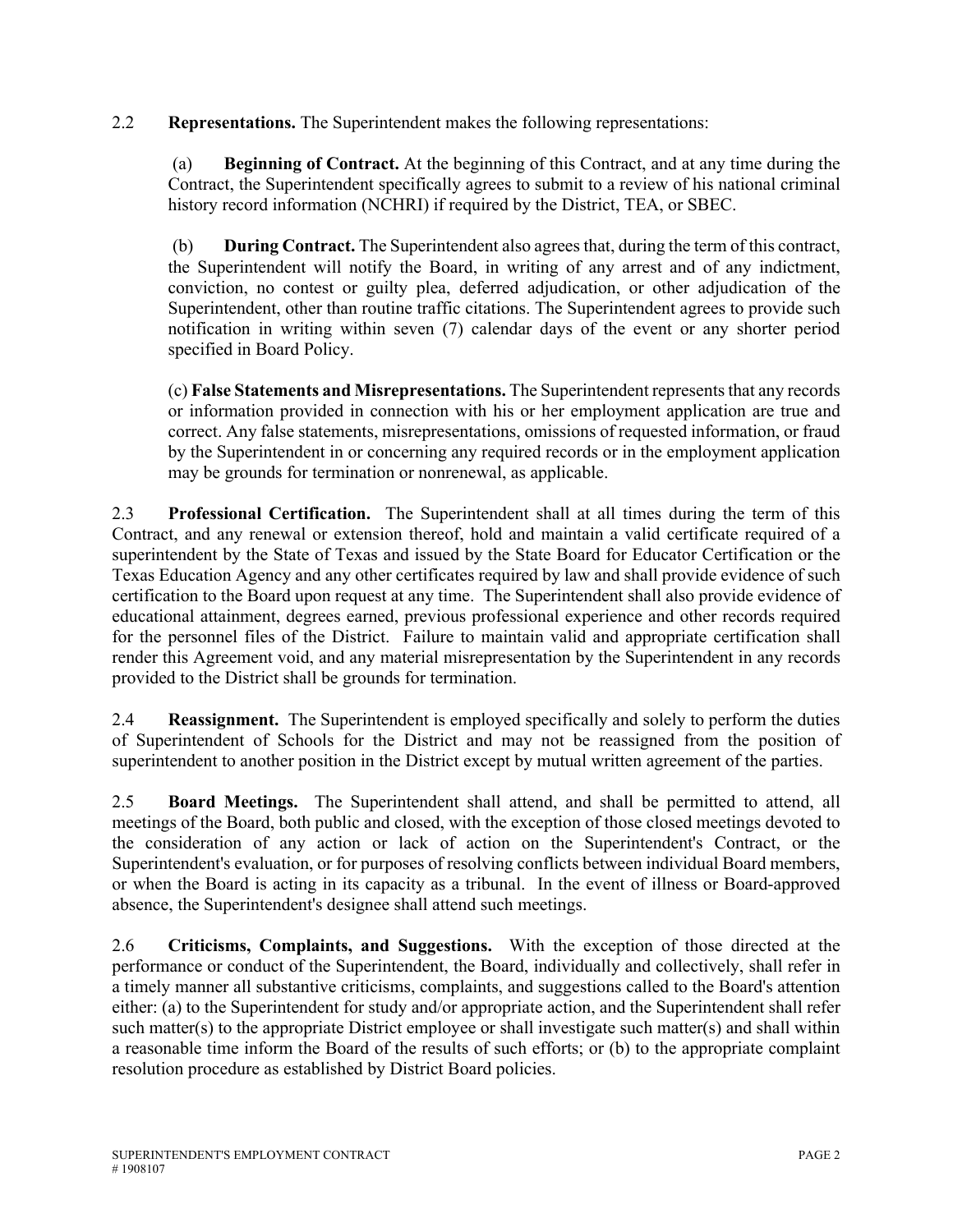2.7 **Outside Employment.** The Superintendent may, with prior written consent of the Board, undertake consulting work, speaking engagements, writing, lecturing, and other professional duties and obligations that do not conflict or interfere with the Superintendent's professional responsibilities to the District. For any such outside employment, the Superintendent agrees to comply with applicable rules, laws, and Board policy regarding reporting potential and actual conflicts of interest. In addition, the Superintendent agrees to provide information regarding income from such activities to the District as necessary for financial reporting requirements.

2.8 **INDEMNIFICATION.** TO THE EXTENT IT MAY BE PERMITTED TO DO BY APPLICABLE LAW, INCLUDING, BUT NOT LIMITED TO TEXAS CIVIL PRACTICE & REMEDIES CODE CHAPTER 102, THE DISTRICT DOES HEREBY INDEMNIFY, DEFEND, AND HOLD THE SUPERINTENDENT HARMLESS REGARDING ANY CLAIMS, DEMANDS, DUTIES, ACTIONS OR OTHER LEGAL PROCEEDINGS AGAINST THE SUPERINTENDENT, OR DAMAGES INCURRED BY THE SUPERINTENDENT, INCLUDING COURT COSTS AND REASONABLE ATTORNEY'S FEES, IN HIS INDIVIDUAL OR OFFICIAL CAPACITY FOR ANY ACT OR FAILURE TO ACT INVOLVING THE EXERCISE OF JUDGMENT AND DISCRETION WITHIN THE NORMAL COURSE AND SCOPE OF HIS DUTIES AS SUPERINTENDENT OF THE DISTRICT, TO THE EXTENT AND TO THE LIMITS PERMITTED BY LAW. THIS PARAGRAPH DOES NOT APPLY IF THE SUPERINTENDENT IS FOUND TO HAVE MATERIALLY BREACHED THIS AGREEMENT, TO HAVE ACTED WITH GROSS NEGLIGENCE OR WITH INTENT TO VIOLATE A PERSON'S CLEARLY ESTABLISHED LEGAL RIGHTS, OR TO HAVE ENGAGED IN OFFICIAL MISCONDUCT OR CRIMINAL CONDUCT, NOR DOES IT APPLY TO CRIMINAL INVESTIGATIONS OR PROCEEDINGS. THE DISTRICT MAY, AT ITS DISCRETION, FULFILL ITS OBLIGATION UNDER THIS PARAGRAPH BY PURCHASING APPROPRIATE INSURANCE COVERAGE FOR THE BENEFIT OF THE SUPERINTENDENT OR BY INCLUDING THE SUPERINTENDENT AS A COVERED PARTY UNDER ANY CONTRACT PROVIDING ERRORS AND OMISSIONS INSURANCE COVERAGE PURCHASED FOR THE PROTECTION OF THE BOARD AND THE PROFESSIONAL EMPLOYEES OF THE DISTRICT. THE BOARD MAY RETAIN ATTORNEYS TO REPRESENT THE SUPERINTENDENT IN ANY PROCEEDING FOR WHICH HE COULD SEEK INDEMNIFICATION UNDER THIS PARAGRAPH, TO THE EXTENT THAT DAMAGES ARE RECOVERABLE OR A DEFENSE IS PROVIDED, UNDER ANY SUCH CONTRACT OF INSURANCE. NO INDIVIDUAL MEMBER OF THE BOARD SHALL BE PERSONALLY LIABLE FOR INDEMNIFYING AND DEFENDING THE SUPERINTENDENT UNDER THIS PARAGRAPH. TO THE EXTENT THIS SECTION 2.6 EXCEEDS THE AUTHORITY PROVIDED AND LIMITATIONS IMPOSED BY TEXAS CIVIL PRACTICE & REMEDIES CODE, CHAPTER 102, IT SHALL BE CONSTRUED AND MODIFIED ACCORDINGLY. NO INDIVIDUAL MEMBER OF THE BOARD SHALL BE PERSONALLY LIABLE FOR INDEMNIFYING OR DEFENDING THE SUPERINTENDENT UNDER THIS SECTION 2.6. THE DISTRICT'S OBLIGATION UNDER THIS PARAGRAPH SHALL SURVIVE TERMINATION OF THIS AGREEMENT.

#### **III. Compensation**

3.1 **Salary.** The District shall provide the Superintendent with an annual salary in the sum of TWO HUNDRED EIGHTY ONE THOUSAND TWO HUNDRED TWENTY AND 12/100 DOLLARS (\$281,220.12). This annual salary rate shall be paid to the Superintendent in equal monthly installments consistent with the Board's policies.

**(a) Bonuses.** In addition to the annual salary set forth in this Agreement, the District, at the Board's sole discretion, may also, but is not required to, pay the Superintendent discretionary annual performance or retention bonuses. The amount of such discretionary annual bonuses, if any, shall be determined at the Board's sole discretion and shall be based upon such factors as the Board may deem appropriate. If awarded, the discretionary annual bonuses for the performance shall be paid to the Superintendent on or before June  $30<sup>th</sup>$  of the year in which bonuses are awarded.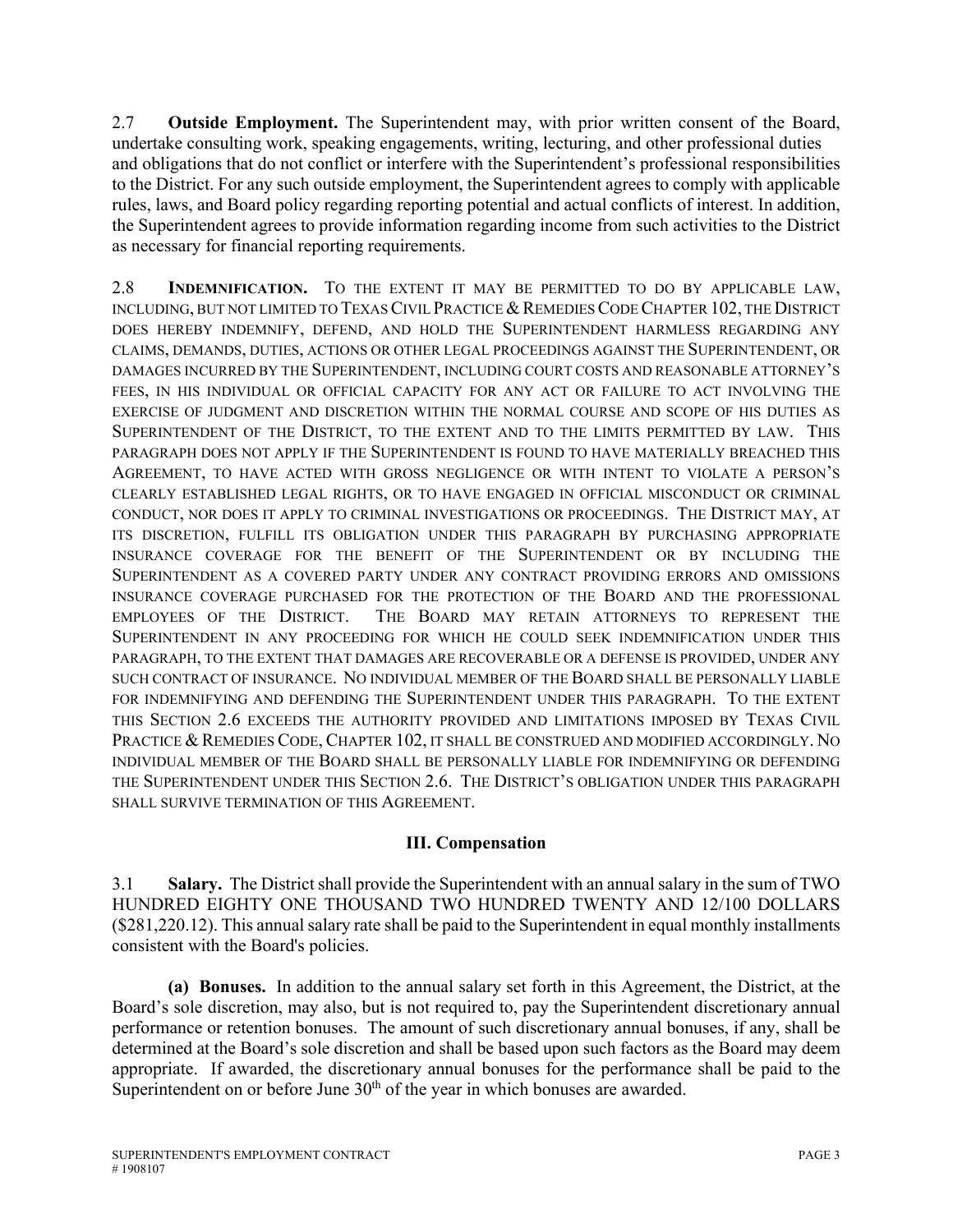3.2 **Salary Adjustments.** At any time during the term of this Contract, the Board may, in its discretion, review and adjust the salary of the Superintendent, but in no event shall the Superintendent be paid less than the salary set forth in Section 3.1 of this Contract except by mutual agreement of the two parties. Such adjustments, if any, shall be made pursuant to a lawful Board resolution. In such event, the parties agree to provide their best efforts and reasonable cooperation to execute a new contract incorporating the adjusted salary.

#### **IV. Supplemental Benefits**

4.1 **Automobile – Allowance.** The Board shall provide the Superintendent with an automobile allowance for in-District travel in the sum of Eight Hundred and No/100 Dollars (\$800.00) per month. In addition to the allowance provided herein, the Board shall reimburse the Superintendent for out of District travel incurred by the Superintendent in accordance with the provisions of Section 4.7 hereof.

4.2 **Vacation, Holiday and Personal Leave.** The Superintendent may take, at the Superintendent's choice, the same number of days of vacation authorized by policies adopted by the Board for administrators on twelve-month contracts, the days to be in a single period or at different times. The vacation days taken by the Superintendent will be taken at such time or times as will least interfere with the performance of the Superintendent's duties as set forth in this Contract. The Superintendent may carry over unused vacation days to succeeding years; however, the total number of accrued vacation days may not exceed forty (40) days. At the time the Superintendent terminates his employment with the District, he must submit unused vacation days to be paid at his current daily rate, not to exceed forty (40) days. The Superintendent's daily rate shall be calculated by dividing the Superintendent's then-current salary by 238. The Superintendent shall observe the same legal holidays as provided by Board policies for administrative employees on twelve-month contracts. The Superintendent is hereby granted the same personal leave benefits as authorized by Board policies for administrative employees on twelve-month contracts.

4.3 **Insurance.** The District shall provide the Superintendent and the Superintendent's family with all insurance and/or other benefits on the same basis as other twelve-month administrative employees with the District.

(a) During the Superintendent's employment with the District, the District shall pay the premium for disability insurance coverage, under the plan provided by the District for its administrative employees, to provide the equivalent of his then annual salary, or the maximum amount available by law, in the event of his disability.

(b) During the Superintendent's employment with the District, the District shall pay the premium for the purchase of a term life insurance policy, under the plan provided by the District for its administrative employees, on the life of the Superintendent in the amount of the Superintendent's then annual salary. The life insurance provided hereunder shall be owned by the Superintendent having the sole right to determine the beneficiary and to the cash surrender value of the life insurance policy, if any, at any time during the initial term or any renewal term of this Agreement and following its termination or expiration. If the Superintendent obtains any additional life insurance, including but not limited to any offered to District employees through a District plan, he is solely responsible for payment of the premiums on such plan.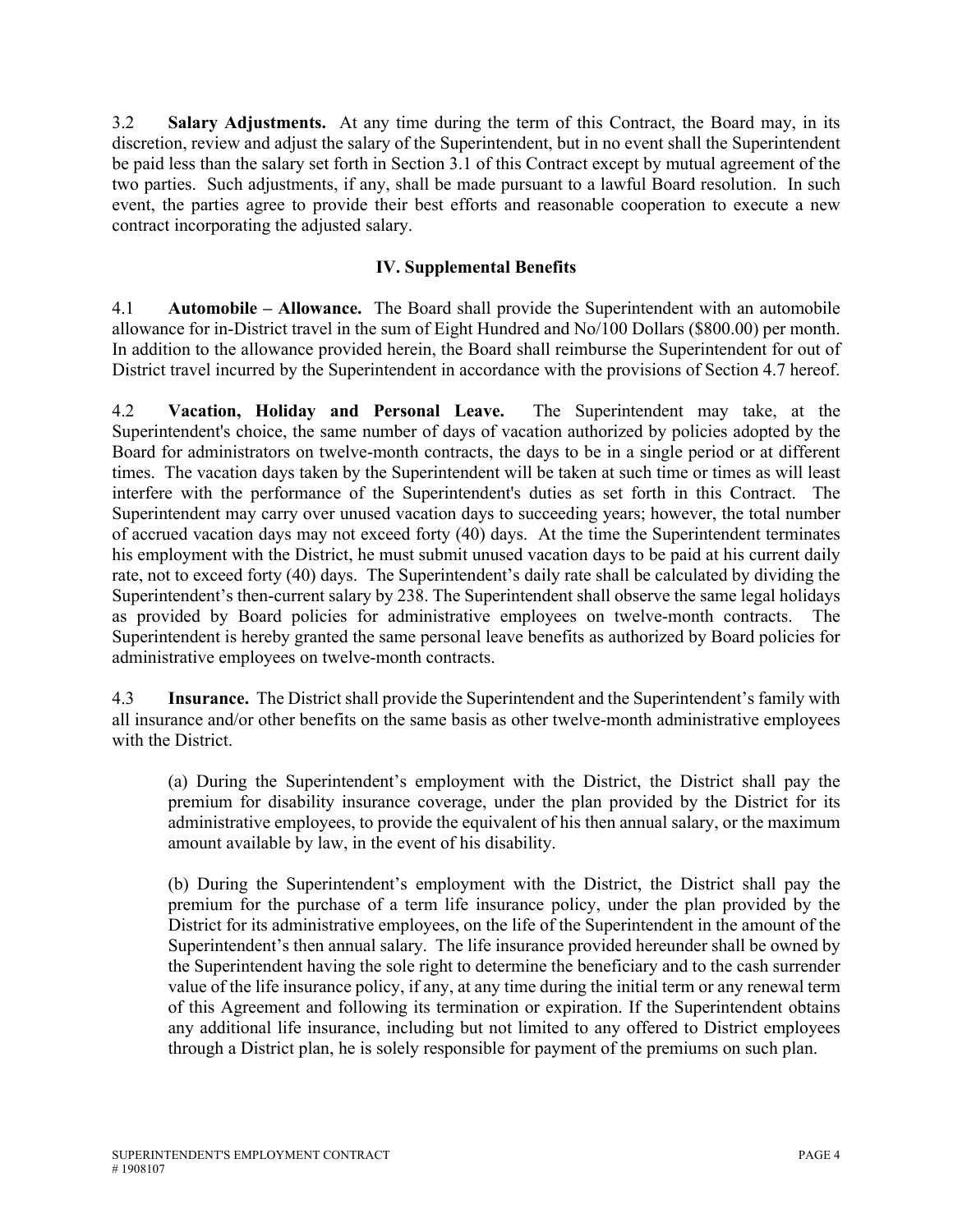4.4 **Business Expenses.** The District shall pay the Superintendent One Thousand Nine Hundred Eighty-Five Dollars and Forty-Five Cents (\$1,985.45) per month for discretionary District business expenses that may be incurred by the Superintendent in the performance of his duties but that are not directly reimbursed by the District, e.g., meal and event expenses for gatherings with Board members, employees, business contacts, and others who have a relationship with the District.

4.5 **Professional Growth.** The Superintendent shall devote the Superintendent's time, attention, and energy to the direction, administration, and supervision of the District. The Board, however, encourages the continued professional growth of the Superintendent through the Superintendent's active attendance at and participation in appropriate professional meetings at the local, regional, state and national levels. The Board shall encourage the use of data and information sources, and shall encourage the participation of the Superintendent in pertinent education seminars and courses offered by public or private institutions or by educational associations, as well as the participation in informational meetings with those individuals whose particular skills, expertise, or backgrounds would serve to improve the capacity of the Superintendent to perform the Superintendent's professional responsibilities for the District. In its encouragement of the Superintendent to grow professionally, the Board shall permit a reasonable amount of release time for the Superintendent, as the Superintendent and the Board deem appropriate, to attend such seminars, courses or meetings. The District does hereby agree to provide in the District's budget during the term of this Contract for the benefit of the Superintendent, a professional development budget per contract year to be used for registration, travel, meals, lodging, and other related expenses for this purpose, including but not limited to the Superintendent's membership dues to the American Association of School Administrators and the Texas Association of School Administrators, as well as other memberships necessary to maintain and improve the Superintendent's professional skills.

4.6 **Civic Activities.** The Board encourages the Superintendent to become a member of, and participate in community and civic affairs, including the chamber of commerce, civic clubs, governmental committees, and educational organizations. The Board concludes that such participation will serve a legitimate purpose related to the educational mission of the District. The Superintendent may hold offices or accept responsibilities in these professional organizations, provided that such responsibilities do not interfere with the performance of his duties as Superintendent. Prior to engaging in these activities, the Superintendent will notify the Board in writing of the activity. The Board will notify the Superintendent if the activity presents a conflict or interferes with the performance of his duties as Superintendent. The District shall reimburse the Superintendent for the cost of membership in all local civic organizations in which the Superintendent participates and related travel outside of the District, subject to advance Board approval.

4.7 **Expenses.** The District shall pay or reimburse the Superintendent for reasonable out-of-district expenses incurred by the Superintendent in the continuing performance of the Superintendent's duties under this Contract. The District agrees to pay reasonable actual and incidental costs necessarily incurred by the Superintendent for travel outside the District in conducting District business. Such actual or incidental costs shall not exceed State of Texas reimbursement guidelines applicable to employees of the State of Texas, and may include, but are not limited to, gasoline, hotels and accommodations, meals, rental car, and other expenses incurred in the performance of the business of the District. The Superintendent shall comply with all procedures and documentation requirements in accordance with Board policies.

4.8 The District will provide the Superintendent a laptop computer, and necessary computer support. The Superintendent shall be allowed to use such equipment for both District and personal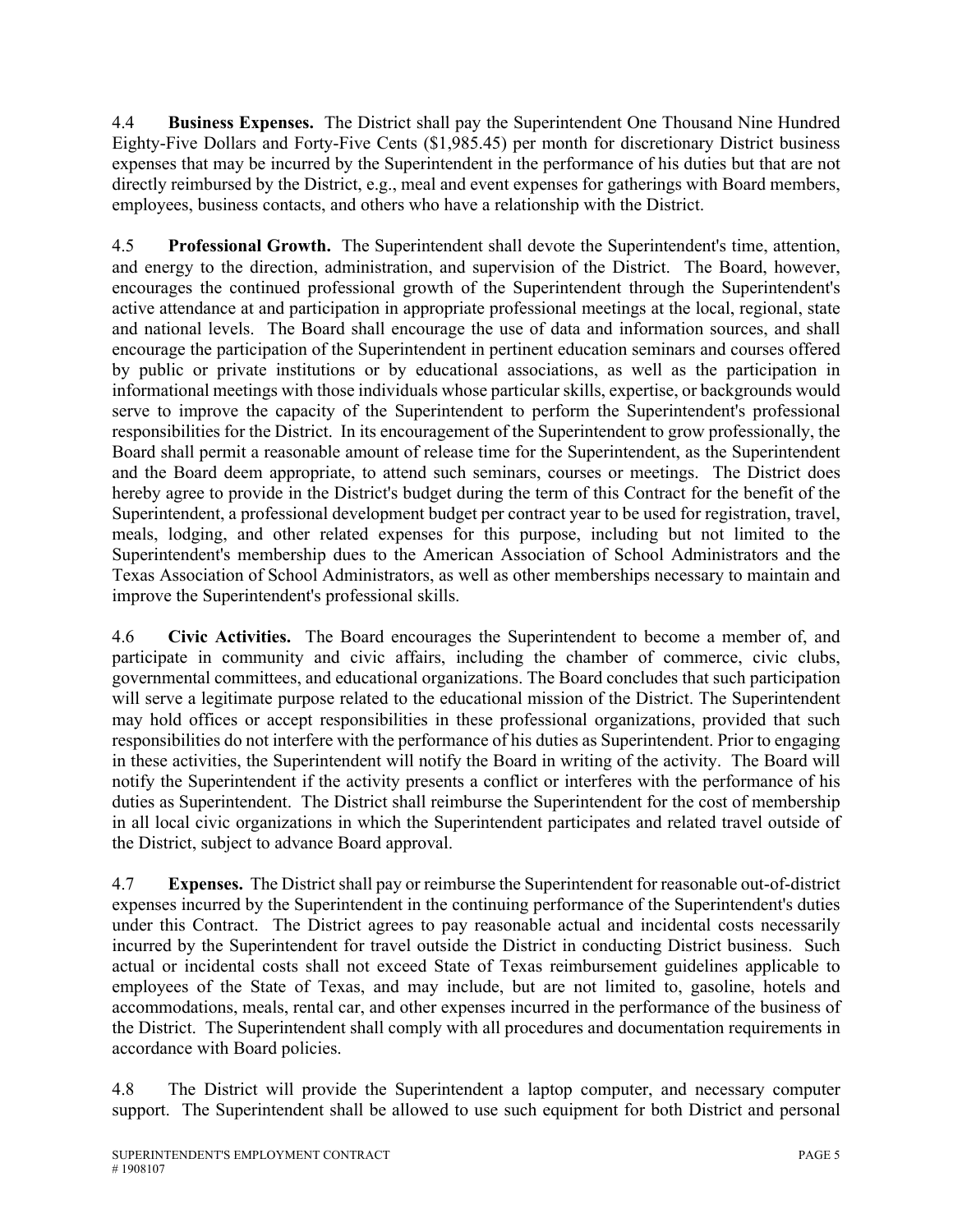business. The Superintendent will return the equipment outlined herein upon termination of this Contract, as outlined herein.

4.9 **Texas Teacher Retirement System.** During the Superintendent's employment with the District, the District shall supplement the Superintendent's annual salary by an amount equal to the Superintendent's portion of the monthly member contribution to the Texas Teacher Retirement System ("TRS"). This supplement shall include both the retirement and TRS-Care parts of the TRS member contribution. This additional salary supplement shall be paid to the Superintendent in regular monthly payroll installments and shall be reported as "creditable compensation" by the District for purposes of TRS, to the extent permitted by TRS.

## **V. Annual Performance Goals**

5.1 **Development of Goals.** The Superintendent shall submit to the Board each year, for the Board's consideration and adoption, a preliminary list of goals for the District. The Superintendent and the Board shall then meet, and the Board shall approve or revise the list of goals. The Superintendent shall submit to the Board for its approval a plan to implement the goals. The Superintendent and the Board shall meet biannually to assess the goals and may adjust or revise the goals either by action of the Board or upon recommendation of the Superintendent and approval of the Board. The goals approved by the Board shall at all times be reduced to writing ("District Goals") and shall be among the criteria on which the Superintendent's performance is reviewed and evaluated. The Board agrees to work with and support the Superintendent in achieving the District Goals.

## **VI. Review of Performance**

6.1 **Time and Basis of Evaluation.** The Board shall evaluate and assess in writing the performance of the Superintendent at least once each year during the term of this Contract. The Board's evaluation and assessment of the Superintendent shall be reasonably related to the duties of the Superintendent as outlined in the Superintendent's job description and shall be based on the District's progress towards accomplishing the District Goals.

6.2 **Confidentiality.** Unless the Superintendent expressly requests otherwise in writing, the evaluation of the Superintendent shall at all times be conducted in executive session and shall be considered confidential to the extent permitted by law. Nothing herein shall prohibit the Board or the Superintendent from sharing the content of the Superintendent's evaluation with their respective legal counsel.

6.3 **Evaluation Format and Procedures.** The evaluation format and procedure shall be in accordance with the evaluation instrument selected by the Board in accordance with Article V of this Contract, the Board's policies, and state and federal law. In the event the Board deems that the evaluation instrument, format and/or procedure is to be modified by the Board and such modifications would require new or different performance expectations, the Superintendent shall be provided a reasonable period of time to demonstrate such expected performance before being evaluated under the modified instrument, format and/or procedure.

# **VII. Extension or Nonrenewal of Employment Contract**

7.1 **Extension/Nonrenewal.** Extension and/or nonrenewal shall be in accordance with Board policy, Texas Education Code Chapter 21, Subchapter E, and applicable law. In the event the Board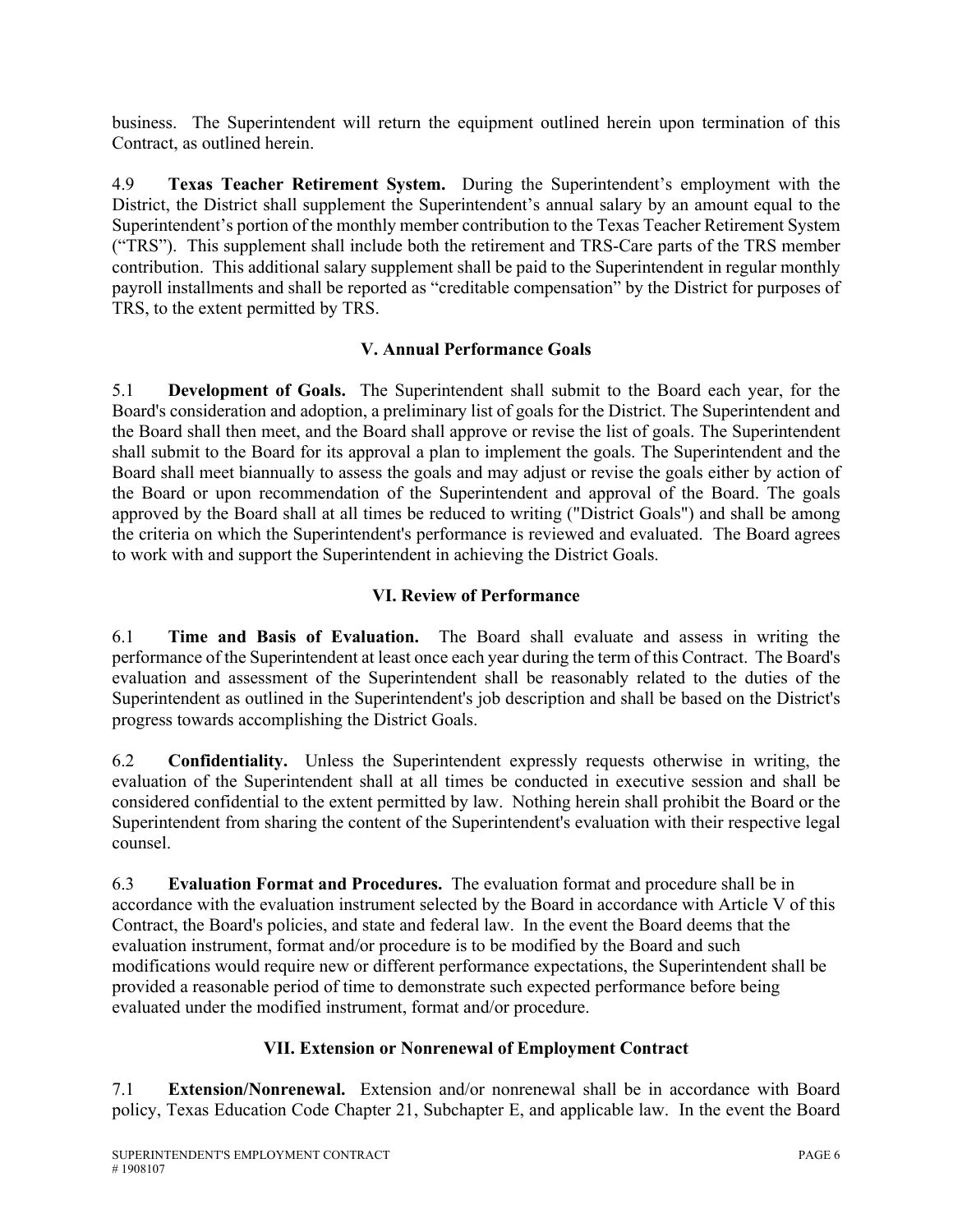does not renew this Agreement, the Superintendent shall be afforded all rights set forth in the Board's Policies and state and federal law.

## **VIII. Termination of Employment Contract**

8.1 **Mutual Agreement.** This Contract may be terminated by the mutual agreement of the Superintendent and the Board in writing upon such terms and conditions as may be mutually agreed upon.

8.2 **Retirement or Death.** This Contract shall be terminated upon the retirement or death of the Superintendent.

8.3 **Dismissal for Good Cause.** The Board may dismiss the Superintendent during the term of the Contract for good cause as that term is applied under Texas law. If the Superintendent chooses to engage the services of legal counsel to represent him in any such matter, he shall pay the costs thereof. Examples of the term "good cause" are provided as follows:

- (a) Failure to fulfill duties or responsibilities as set forth under the terms and conditions of this Contract;
- (b) Incompetence or inefficiency in the performance of required or assigned duties as documented by evaluations, supplemental memoranda, or other written communication from the Board;
- (c) Insubordination or failure to comply with lawful written Board directives;
- (d) Failure to comply with the Board's policies or the District's administrative regulations;
- (e) Neglect of duties;
- (f) Drunkenness or excessive use of alcoholic beverages;
- (g) Illegal use of drugs, hallucinogens, or other substances regulated by the Texas Controlled Substances Act;
- (h) Conviction of a felony or crime involving moral turpitude;
- (i) Failure to meet the District's standards of professional conduct;
- (j) Failure to comply with reasonable District professional development requirements regarding advanced course work or professional development;
- (k) Disability, not otherwise protected by law, that impairs performance of the required duties of the Superintendent;
- (l) Immorality, which is conduct the Board determines is not in conformity with the accepted moral standards of the community encompassed by the District. Immorality is not confined to sexual matters, but includes conduct inconsistent with rectitude or indicative of corruption, indecency, or depravity;
- (m) Assault on a Board member, employee or student;
- (n) Knowingly falsifying records or documents related to the District's activities;
- (o) Misrepresentation of facts to the Board or other District officials in the conduct of the District's business;
- (p) Failure to maintain or fulfill requirements for superintendent certification; or
- (q) Any other reason constituting "good cause" under Texas law.

8.4 **Resignation of Superintendent.** The Superintendent may leave the employment of the District at the end of a school year without penalty by filing a written resignation with the Board. The resignation must be addressed to the Board and filed not later than the 45th day before the first day of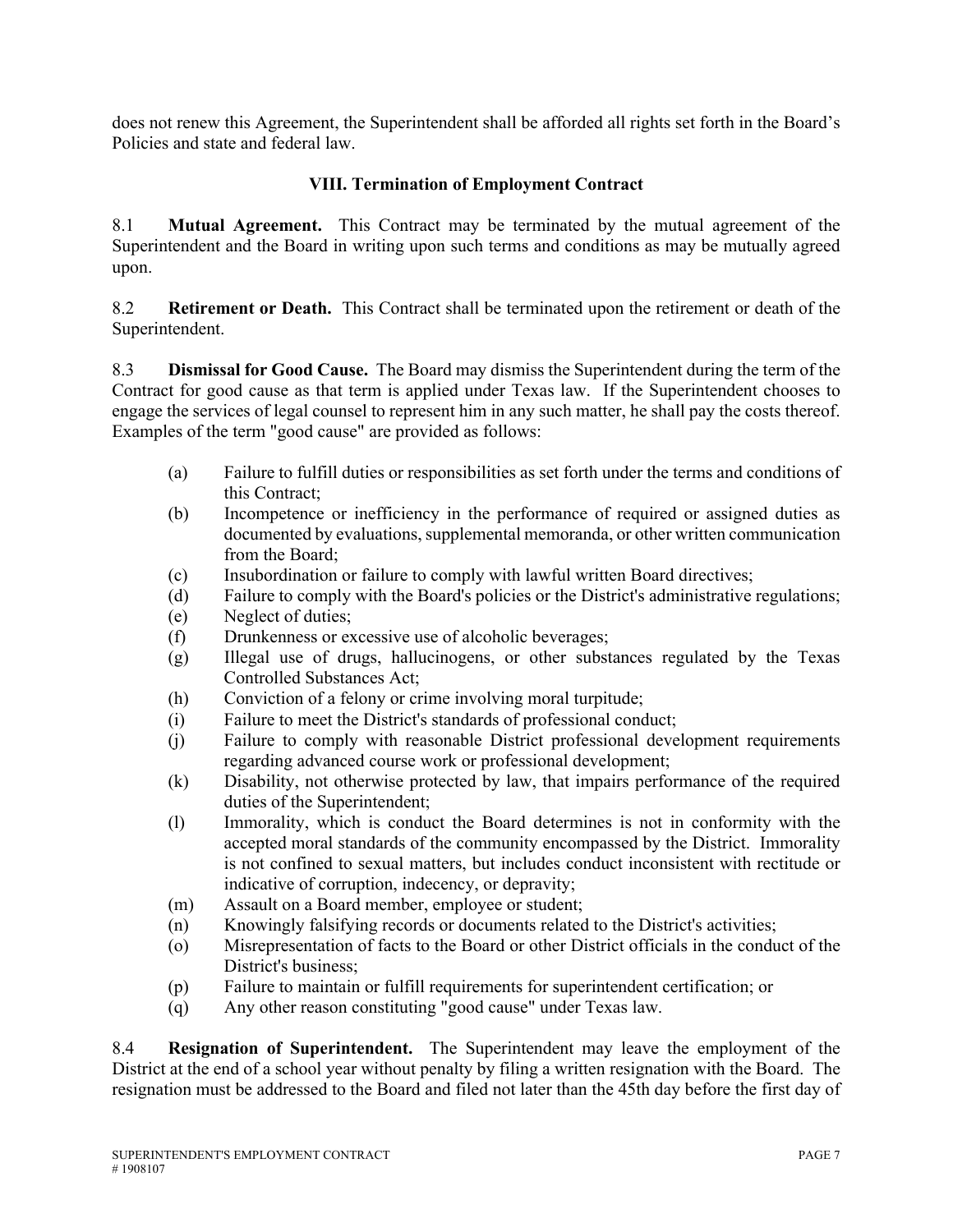instruction of the following year. The Superintendent may resign with the consent of the Board at any other time.

8.5 **Suspension.** In accordance with Texas Education Code chapter 21, the Board may suspend the Superintendent without pay during the term of this Contract for good cause as determined by the Board under and pursuant to applicable Texas law.

8.6 **Disability.** Should the Superintendent become unable to perform any or all of the duties of his position by reason of illness, accident or other cause, and said disability exists after all sick leave and vacation time has been exhausted, the Superintendent shall be entitled up to one hundred eighty (180) days of leave of absence for temporary disability. During any time period in which the Superintendent is temporarily disabled, the Board may designate or appoint another employee to perform the Superintendent's duties. If such disability continues after the exhaustion of all sick leave and vacation time and one hundred eighty (180) additional days of temporary disability, or if such disability is permanent or irreparable as determined by the physician mutually acceptable to the Board and the Superintendent, or such disability is of such nature as to make performance of the Superintendent's duties impossible, the Board may, at its option, terminate this Agreement, whereupon the respective rights, duties and obligations herein stated shall terminate.

## **IX. Miscellaneous**

9.1 **Release of personnel information**. If you have not previously requested in writing that the District maintain the confidentiality of certain personnel information pursuant to Section 552.024 of the Texas Government Code, such information may be subject to public access. You understand and agree that it is your responsibility to update your preference in writing if at any time you wish to change your selection or in the event of any change in law. You understand that regardless of your selection under Section 552.024, the District maintains the right to provide information to the Texas Education Agency in compliance with Texas Education Code §21.006 or 19 T.A.C. §249.14 in the event that you are a witness to, or the subject of, a District investigation regarding employee misconduct.

9.2 **Controlling Law.** This Contract shall be governed by the laws of the State of Texas and shall be performable in Denton County, Texas, unless otherwise provided by law.

9.3 **Entire Agreement.** This Contract constitutes the entire agreement between the parties hereto and cannot be varied except by written agreement of the undersigned parties, except as expressly provided herein. All existing agreements and contracts, both verbal and written, between the parties hereto regarding the employment of the Superintendent have been superseded by this Contract, and this Contract constitutes the entire agreement between the parties, unless amended pursuant to the terms of this Contract. This Agreement shall be deemed drafted equally by all Parties hereto, and any presumption or principle that the language herein is to be construed against either the Board or the Superintendent shall not apply.

9.4 **Conflicts.** In the event of any conflict between the terms, conditions, and provisions of this Contract and the provisions of the Board's policies, or any permissive state or federal law, then, unless otherwise prohibited by law, the terms of this Contract shall take precedence over the contrary provisions of the Board's policies or any such permissive law during the term of the Contract.

9.5 **Severability.** If any provision in this Contract is, for any reason, held to be invalid, illegal, or unenforceable, such invalidity, illegality, or unenforceability shall not affect any other provision of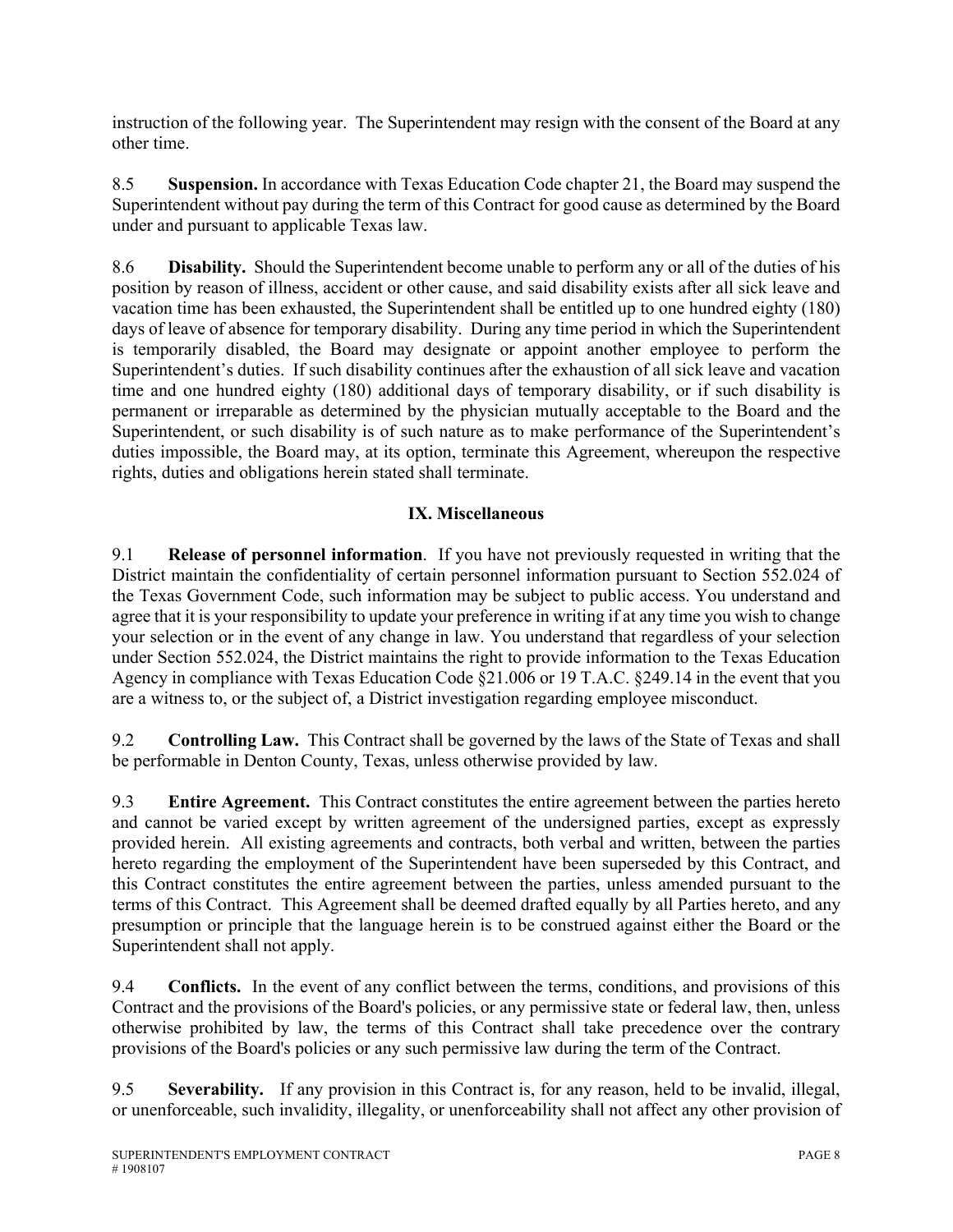this Contract. This Contract shall be construed as if such invalid, illegal, or unenforceable provision had never been a part of the Contract.

9.6 **Savings Clause.** In the event any one or more of the provisions contained in this Contract shall, for any reason, be held to be invalid, illegal, or unenforceable, such invalidity, illegality, or unenforceability shall not affect any other provision thereof, and this Contract shall be construed as if such invalid, illegal, or unenforceable provision had never been contained herein.

9.7 **Paragraph Headings**. The headings used at the beginning of each numbered paragraph in this Contract are not intended to have any legal effect; the headings do not limit or expand the meaning of the paragraphs that follow them.

9.8 **Notice to Superintendent.** The Superintendent agrees to keep a current address on file with the District's human resources office and the Board President. The Superintendent agrees that any notice required or permitted to be delivered hereunder shall be deemed to be delivered, whether or not actually received, when deposited in the United States Mail, postage pre-paid, certified mail, return receipt requested, addressed to either party, as the case may be, at the addresses contained here.

9.9 **Notice to Board.** The Board agrees that the Superintendent may meet any legal obligation to give the Board written notice regarding this Contract or the Superintendent's employment by providing one copy of the notice to the President of the Board and one copy to the Vice President of the Board. The Superintendent may provide such notices by hand delivery, or by certified mail, regular mail, and/or express delivery service, to the Board President and Vice President's addresses of record, as provided by the District.

9.10 **Multiple Originals**. This Agreement is executed in two (2) originals, one for the Board and one for the Superintendent, each of which shall constitute but one and the same instrument.

9.11 **Acknowledgments.** The Board and the Superintendent acknowledge that they have carefully read this Agreement, that they have consulted with their attorneys or representatives prior to executing this Agreement, that they have had an opportunity for review of it by their attorneys or representatives, that they fully understand its final and binding effect, that the only promises made to them to sign this Agreement are those stated above and that they are signing this Agreement voluntarily. The Board and the Superintendent also acknowledge that signatures obtained via e-mail, scan, or facsimile are sufficient to execute this Agreement. The Board and the Superintendent agree that an electronic signature is the legally binding equivalent to a handwritten signature, and has the same validity and meaning as a handwritten signature.

NORTHWEST INDEPENDENT SCHOOL DISTRICT

By:

President, Board of Trustees

ATTEST:

 $By:$ 

Secretary, Board of Trustees

Executed this 29th day of June 2020.